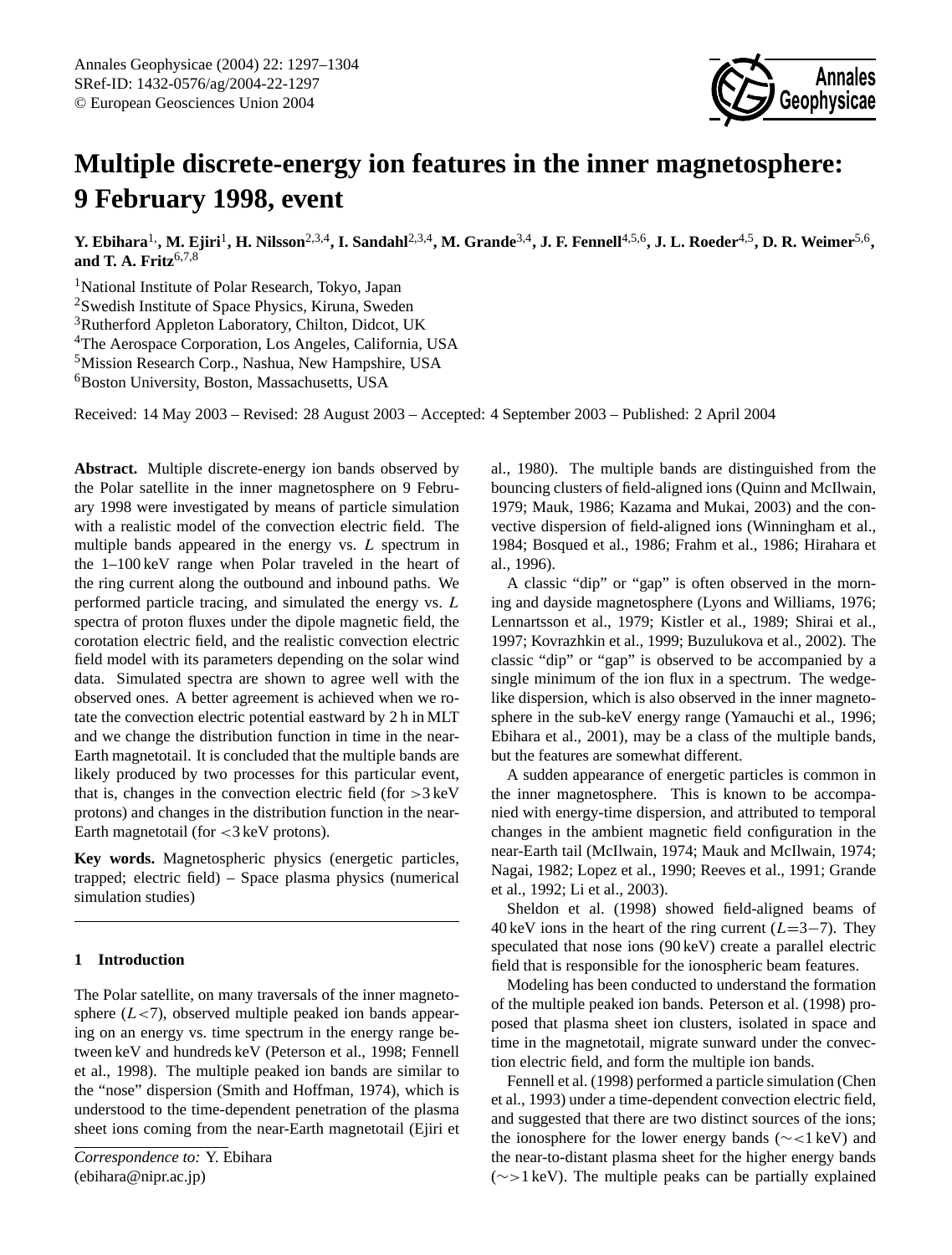by the time-dependent transport, that is, the different energy ions take different times to reach Polor under the timedependent convection electric field. Kistler et al. (1999) and Angelopoulos et al. (2002) showed, on the basis of numerical simulation, that multiple minima of the ion flux can be produced in the sub-keV energy range when a realistic convection electric field model is employed. Multiple bands of electrons have been observed (Burke et al., 1995), and Liemohn et al. (1998) attributed them to changes in the large-scale convection electric field.

Another proposed mechanism is the substorm-associated electric and magnetic fields that inject the plasma sheet ions into the inner region rapidly. Li et al. (2000) traced ion drift trajectories by introducing an electromagnetic pulse emitted by a substorm-associated dipolarization event in the magnetotail. In their model, the pulse of electric and magnetic fields propagates from the magnetotail to  $L=3.5$  at a constant velocity of 100 m/s. The pulse is partially reflected after reaching  $L=3.5$ . Multiple peaked spectra of ions are shown to appear without introducing the convection and corotation electric fields. They concluded that the multiple peaked spectra are fully due to a time-of-flight effect, that is, a particle with a fast drift velocity reaches a certain point first, followed by a particle with a slow drift velocity when a source population is confined spatially and temporally. This kind of propagating pulse of electric and magnetic fields associated with a substorm has been introduced to numerical tracing, to account for the sudden appearance of radiation belt electrons (Li et al., 1998) and ring current ions (Li et al., 2000; Ganushkina et al., 2001).

Multiple discrete-energy ion bands can be produced by combined mechanisms that coincidently take place in the real magnetosphere. Since the results depend entirely on the assumed magnetic and electric field models, an exact solution describing the phenomena is not desired. We are interested in finding the most dominant mechanism leading to the particular multiple ion bands observed on 9 February 1998. This event has been argued by Fennell et al. (1998) and Li et al. (2000), but the argument was not fully settled regarding the essential mechanism; the convection (Fennell et al., 1998), the substorm (Li et al., 2000), the migration of isolated ion clusters (Peterson et al., 1998), and the direct entry from the ionosphere (Fennell et al., 1998).

#### **2 Observation**

The Polar satellite was launched on 24 February 1996 into an elliptic orbit with perigee of 2  $R_E$  and apogee of 9  $R_E$  at ∼86◦ inclination with an orbital period of ∼18 h. The MICS sensor of the Charge and Mass Magnetospheric Ion Composition Experiment (Wilken et al., 1992) measures fluxes, angular distributions and charge states of the major ions  $(H<sup>+</sup>, He<sup>+</sup>, He<sup>++</sup>, O<sup>+</sup>, O<sup>+</sup>)$  in the energy range between ∼1 keV/q and 220 keV/q. On 9 February 1998, the multiple discrete-energy ion bands were observed by the MICS sensor at 08:39–09:34 UT (inbound) and 11:23–13:13 UT (outbound), as shown in the panels 1 and 2 of Fig. 1. Polar was on the morning side for the inbound path (03:48– 04:03 MLT) and the evening side for the outbound path (15:51–16:27 MLT). The pitch-angle averaged differential fluxes of the protons are displayed at regular intervals in L. We focus on the six energy bands that appear clearly in the diagrams near 45 (band 1), 28 (band 2), and 8 keV (band 3) at  $L=4.0$  on the inbound path, and near 32 (band 4), 18 (band 5), and  $3.5 \text{ keV}$  (band 6) at  $L=3.5$  on the outbound path. Their pitch angle distributions show that proton fluxes perpendicular to the local magnetic field dominate fluxes parallel to the magnetic field. This suggests that the protons are distinguished from ion beams emitted directly from the conjugate ionosphere (Sheldon et al., 1998). The bands that appear on the outbound path (panel 2) are described in detail by Fennell et al. (1998).

The IMF and the solar wind data from the MFI (Lepping et al., 1995) and the SWE (Ogilvie et al., 1995) instruments aboard the Wind satellite are plotted in Fig. 2. As can be seen, the multiple ion bands were observed when the IMF- $B<sub>z</sub>$  was nearly zero, on the average, and  $D<sub>st</sub>$  ranged between 1 and −22 nT. This means that the magnetosphere was relatively quiet. A noticeable magnetic activity was recorded half of a day prior to the measurement. The IMF  $B<sub>z</sub>$  turned southward at ∼16:00 UT on 8 February, and the negative IMF  $B_z$ lasted 9 h. A consequent decrease in  $D_{st}$  started at 17:00 UT on 8 February, and its minimum reached −23 nT at 23:00 UT on 8 February.

# **3 Model**

Bounce-averaged drift trajectories of protons were traced in the dipole magnetic field, the corotation electric field, and the convection electric field model. The bounce-averaged drift velocity in the dipole magnetic field is described by (Ejiri, 1978)

$$
\langle V_s \rangle = \frac{B}{B^2} \times \left( \nabla \Phi + \nabla \Phi_c + \frac{KG(y_0)}{qB} \nabla B \right),\tag{1}
$$

where  $B$  is the magnetic field,  $\Phi$  the convection electric potential,  $\Phi_c$  the corotation electric potential, K the kinetic energy,  $q$  the charge,  $y_0$  sine of the equatorial pitch angle, and G is the function given by Ejiri (1978). G is 1.0 for the equatorial pitch angle of 90° and 0.85 for 30°. Assuming that the first two adiabatic invariants are conserved, the change in the equatorial pitch angle due to a drift in the radial direction is written by

$$
\frac{dy_0}{dt} = -\frac{y_0 I(y_0)}{4\mathcal{F}(y_0)} \frac{1}{R} \frac{dR}{dt},
$$
\n(2)

where  $R$  is the radial distance from the center of the Earth. The functions  $I(y_0)$  and  $\mathcal{F}(y_0)$  are also given by Ejiri (1978).

Two different empirical models of the convection electric field were employed in the calculation. One is the model developed by Weimer (2001) (hereinafter referred to the W2K model). Another is the Volland-Stern type model (Volland,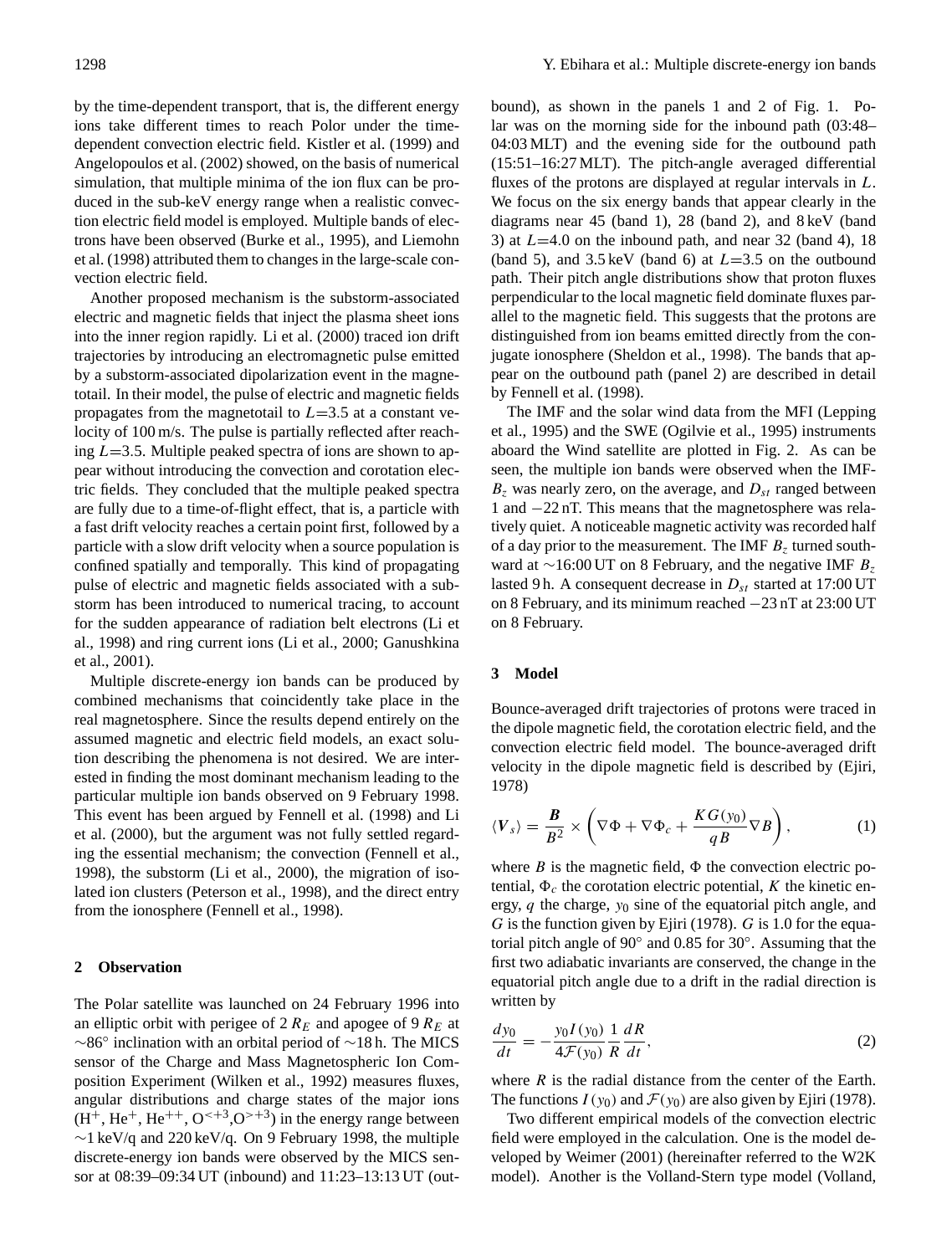

**Fig. 1.** From top to bottom, energy vs. L spectra of pitch-angle averaged proton differential flux measured by POLAR/CAMMICE/MICS on 9 February 1998 (panels 1 and 2), energy spectra of locally mirroring proton flux calculated with the Volland-Stern type convection electric field model (panels 3 and 4), same as panels 3 and 4, except that the spectra were calculated with the W2K model (panels 5 and 6), same as panels 5 and 6, except that the spectra were calculated with suspended injection during the period between 14:00 and 16:00 UT on 8 February (panels 7 and 8), same as the panels 7 and 8, except that the W2K model is rotated eastward by 2 hours in MLT (panels 9 and 10). The left column is spectra for the inbound path and the right column for the outbound path.

1973; Stern, 1975). The W2K model gives an ionospheric electric potential depending on the solar wind velocity, IMF, and the dipole tilt angle of the Earth's rotation. The electric potential is expressed by a spherical harmonic series as

$$
\Phi(\phi,\theta) = \sum_{l=0}^{4} \sum_{m=0}^{\min(l,3)} (A_{lm}\cos m\phi + B_{lm}\sin m\phi) P_l^m(\cos\theta), (3)
$$

where  $\phi$  is the MLT,  $\theta$  is the geomagnetic colatitude, and  $P_l^m$ is the associated Legendre function. The spherical harmonic coefficients  $A_{lm}$  and  $B_{lm}$  were derived with a least error fit, with satellite measurement done by the Dynamics Explorer-2 satellite on 2645 polar cap passes. Following the manner performed by Weimer (2001), we used a sliding average of IMF and solar wind data. The averages were taken for the 20-min period prior to the polar observation. Before averaging, the IMF and solar wind data was delayed by the travel time to the Earth. Assuming that a field line is equipotential, we mapped the ionospheric potential to the equatorial plane along the field line.

We also used the Volland-Stern type model for the purpose of reference;

$$
\Phi(\phi, L) = \Phi_{PCP} \frac{\sin \phi}{2} \left(\frac{L}{L_B}\right)^2, \tag{4}
$$

where  $\Phi_{PCP}$  is the polar cap potential drop, and  $L_B$  is the Lvalue at the magnetopause at dusk and dawn.  $L_B$  is assumed to be 10.47  $R_E$  in this particular simulation. The polar cap potential drop was calculated with the empirical model of the relationship between the solar wind parameters and the polar cap potential drop (Boyle et al., 1997) as

$$
\Phi_{PCP} = 1.1 \times 10^{-4} V_{sw} (\text{km/s})^2 +
$$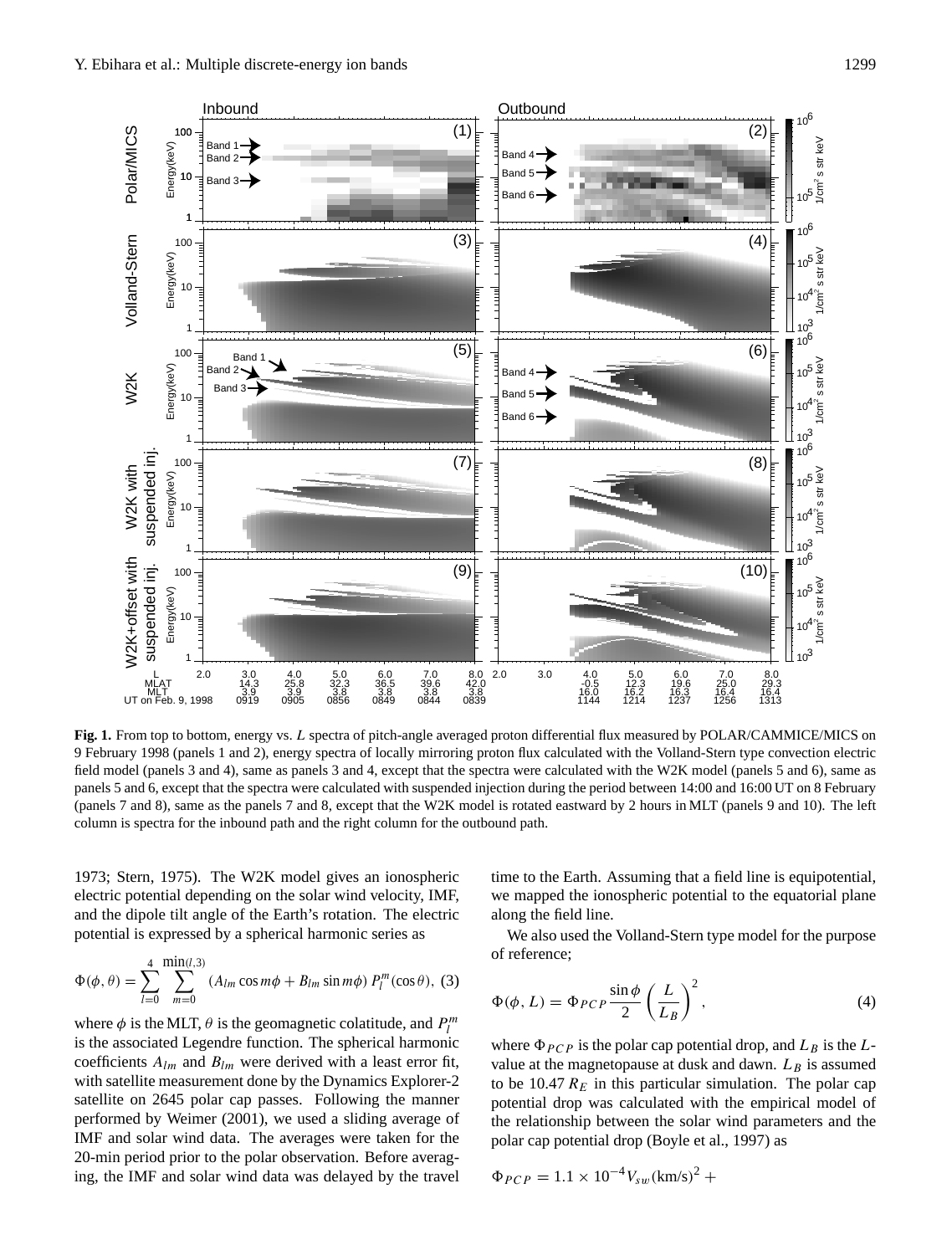

**Fig. 2.** From top to bottom, the solar wind density (SW N), the solar wind velocity (SW V), the intensity of the IMF (IMF B), the clock angle of IMF and  $D_{st}$  on 8–9 February 1998.

$$
11.1B_{IMF}(\text{nT})\sin^3\frac{\theta_{IMF}}{2}(\text{kV}).\tag{5}
$$

The differential flux along the Polar orbit was calculated with the same manner that Ebihara et al. (2001) performed. We started tracing at a satellite position specified by a fivedimensional phase space, that is,  $L$ ,  $\phi$ ,  $K$ , magnetic latitude  $\lambda$ , and sine of the local pitch angle y. Assuming that there is no parallel electric field, we can reduce the number of the dimensions from five to four, that is,  $L$ ,  $\phi$ ,  $K$  and  $y_0$ . Particle tracing backward in time was performed until it reached the outer boundary of 10  $R_E$ , or the elapsed time exceeded 36 h. According to Liouville's theorem, the phase space densities at the two points, the satellite position and the boundary position, are equal except for loss effects, that is,

$$
f(L, MLT, K, y_0)
$$

$$
\left. \int_{\text{satellite}} = f(L, MLT, K, y_0) \right|_{\text{boundary}} - \Delta f,
$$

where  $\Delta f$  denotes the loss of the phase space density. The charge exchange loss with the neutral hydrogen contributes to  $\Delta f$  in the calculation, and is calculated along the bounceaveraged drift trajectory as

$$
\Delta f = \int \frac{f(L, \text{MLT}, K, y_0)|_{\text{boundary}}}{\overline{\tau}(L, K, y_0)|_{\text{trajectory}}} dt,
$$

where  $\bar{\tau}$  is the bounce-averaged lifetime of the charge exchange (c.f. Ebihara et al., 2001). The Hodges (1994) model with a  $F_{107}$  value of 80 was employed for the neutral hydrogen density, and the cross section of the charge exchange reaction was given by Janev and Smith (1993). The local pitch angle of 90◦ at the Polar latitude was taken into account in the calculation. This means that the equatorial pitch angle for a fixed local pitch angle varies along the orbital paths because of high inclination of the orbital plane. For the dipole magnetic field, the sine of the equatorial pitch angle  $y_0$  is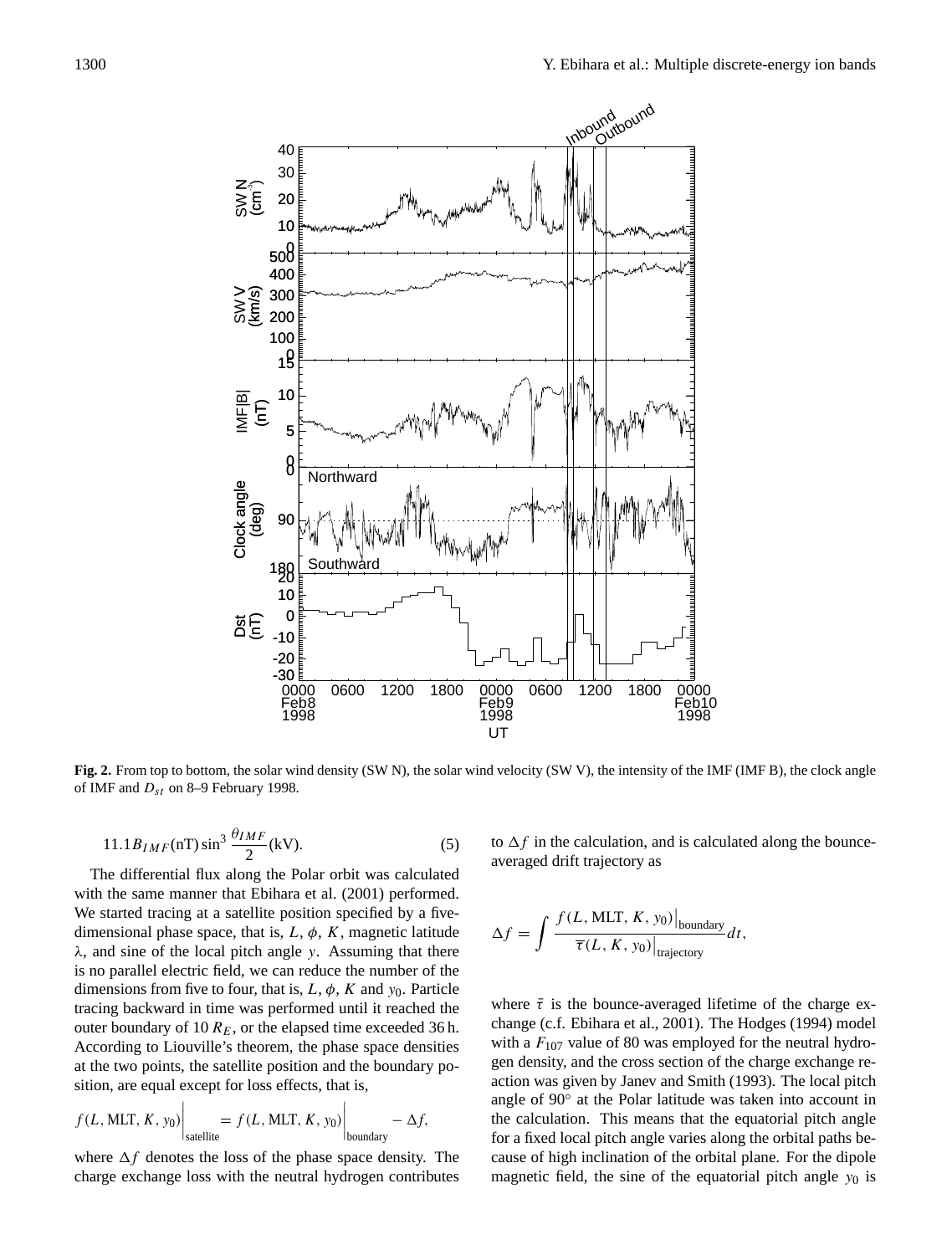

**Fig. 3.** Same as panels 9 and 10 of Fig. 1, except that time is fixed to 11:00 UT on 9 February 1998.

given by

$$
y_0 = y \frac{\cos^3 \lambda}{(1 + 3\sin^2 \lambda)^{1/4}},
$$
\n(6)

where y is the sine of the local pitch angle.

The phase space density at the outer boundary  $(L=10)$  was assumed to be isotropic Maxwellian, with a temperature of 2 keV and a density of  $0.1 \text{ cm}^{-3}$ . The phase space density at the boundary  $(L=10)$  does not significantly modify the result because we focus, in particular, on the formation of the banded structure, and not the absolute intensity of the fluxes.

### **4 Results**

# 4.1 Volland-Stern convection model

Spectra of proton flux calculated along the Polar orbit under the Volland-Stern type convection electric field model are shown in panels 3 and 4 of Fig. 1. A traditional "nose" dispersion (Smith and Hoffman, 1974) is displayed on the inbound and outbound paths. Additionally, fine-scale structures are seen to be attached to the high energy portion of the "nose" dispersion. The fine-scale structures may be associated with the multiple bands observed by Polar/MICS, but the features are somewhat different from the observed ones, especially on the outbound path. First, band 6 is invisible in the calculated spectra. Second, the high energy edge of the "nose" structure increases with  $L$ , but the high energy edge of the band 5 decreases with L.

# 4.2 W2K convection model

Calculated spectra under the W2K model are shown in panels 5 and 6 of Fig. 1. In comparison with the spectra under the Volland-Stern model, the multiple bands, which are similar to the observed bands 1-5, are clearly presented. This suggests that the changes in the large-scale convection electric field are sufficient to produce the multiple discrete-energy ion features, at least, observed by Polar/MICS on 9 February 1998.

The low energy feature  $(<3 \text{ keV})$  on the outbound path (panel 6 of Fig. 1) is similar to the observed band 6 (panel 2), but no banded feature is apparent. The disagreement is resolved when we suspend the injection at  $L=10$  for a while. The particle tracing determines a time window in which the low energy protons  $\left( \langle 3 \rangle \langle 8 \rangle \right)$  observed on the outbound path departs at the outer boundary  $(L=10)$ , that is, between  $\sim$ 12:00 UT and  $\sim$ 20:00 UT on 8 February. When we suspend the particle injection, for example, between 14:00 UT and 16:00 UT on 8 February, a banded feature, which resembles the observed band 6, appears in the spectrum as shown in the panel 8. It may be safe to say that band 6 is attributed to a change in the distribution function (e.g. decrease in the number density) in the near-Earth magnetotail. Of course, we cannot determine the absolute time of the period of the suspended injection, because it depends entirely on the convection electric field and magnetic field models assumed. Band 6 may be a class of the type 2 wedge-like dispersion which is often seen in the dayside magnetosphere (Ebihara et al., 2001).

Panel 6 of Fig. 1 exhibits that bands 4 and 5 seem to be merged at  $L=5.1$ , while the merging occurs at  $L=7.3$  for the observation (panel 2). We achieve a better agreement analogically between them when we rotate the W2K convection potential slightly eastward as shown in the panel 10. The merging occurs at  $L = 7.3$  when we rotate the W2K convection potential eastward by 2 h in MLT.

Figure 3 also shows the calculated spectra, but the time was fixed at 11:00 UT on 9 February 1998. The W2K convection potential was rotated by 2 h eastward in MLT, and the injection was suspended between 14:00 and 16:00 UT on 8 February 1998. The presence of the multiple bands means that the multiple-bands are primarily due to spatial effect, rather than temporal effect (i.e. the time-of-flight effect, as suggested by Li et al., 2000).

# **5 Discussion**

On the close analogy between the observed and calculated spectra, the multiple bands observed on 9 February 1998 are probably understood as follows; the change in the large-scale convection electric field driven by the solar wind and IMF for bands 1–5, and the change in the distribution function of the plasma sheet for band 6. The particle tracing indicates that bands 1–5 consist of protons coming from the near-Earth magnetotail passing through the outer boundary  $(L=10)$  by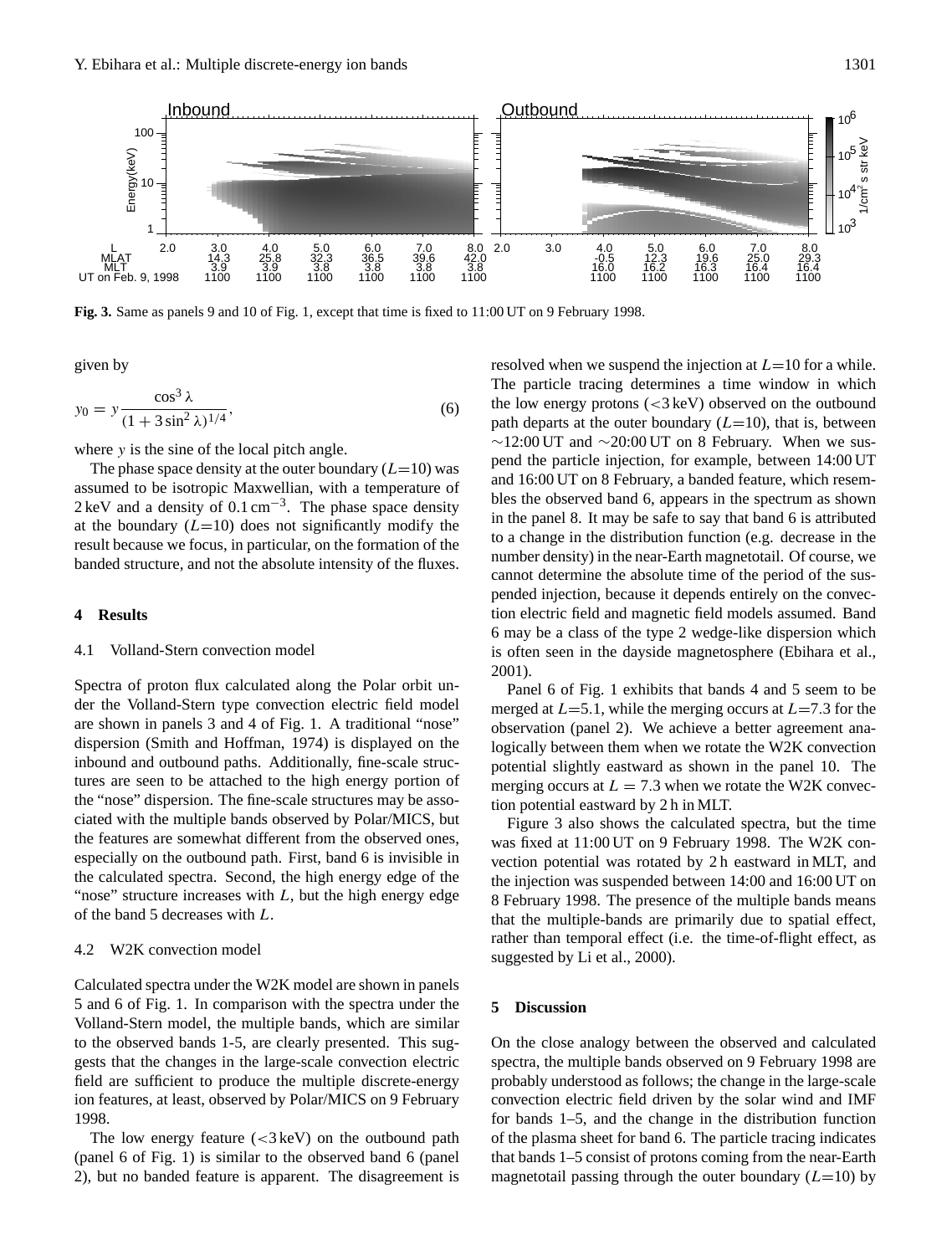

**Fig. 4.** Possible explanation for the ion gaps observed by Polar/MICS on 9 February 1998. Equipotential lines of the equatorially mirroring ions with the magnetic moment  $\mu$  of 80.65 eV/nT (corresponding to the kinetic energy of 20 keV at  $L=5$ ) under the corotation electric potential and the W2K convection potential for the southward IMF (solid line; IMF  $B_z$  of  $-5$  nT, the solar wind velocity of 400 km/s and the solar wind density of  $10 \text{ cm}^{-3}$ ) and the northward IMF (dashed line; IMF  $B_7$  of  $+5$  nT, the solar wind velocity of 400 km/s and the solar wind density of  $10 \text{ cm}^{-3}$ ) are plotted at the interval of 10 kV. Separatrix between the open and closed drift paths is indicated by a thick line. IMF  $B_x$  and  $B_y$  were kept constant at zero.

way of dusk, while band 6 consists of protons coming from the tail by way of dawn. The transition between band 5 and 6 corresponds to the classic "dip" or "gap" (Jordanova et al., 1999, 2001a, b).

An interpretation is needed for the physical understanding of the mechanism leading to the multiple discrete-energy bands as follows. Figure 4 shows an example of equipotential lines, satisfying  $q\Phi+\mu B=$ const, where  $\mu$  is the magnetic moment, for the magnetic moment of 80.65 eV/nT under the modeled electric potential for the southward IMF (IMF  $B_z = -5$  nT; solid line) and the northward IMF (IMF)  $B_z = +5$  nT; dashed line). These lines are equal to the drift trajectory of equatorially mirroring ions with the same magnetic moment of  $80.65 \text{ eV/nT}$  (20 keV at  $L=5$ ). During the period of the southward IMF (solid line), the open-closed boundary is at  $L=4$  at 18:00 MLT, and the plasma sheet ions drift inward along the equipotential lines and approach the open-closed boundary. It has to be noted that it takes infinite time to reach the open-closed boundary from the near-Earth tail, especially near the stagnation point, where the sum of the drift velocities is near zero. Consequently, a "gap", which is schematically drawn by the shaded region in Fig. 4, appears near the stagnation point.

When IMF  $B_7$  turns northward, the ions start to follow the equipotential lines indicated by the dashed lines. The openclosed boundary is extended, and the "gap" drifts westward by the grad-B and the curvature drifts. The satellite placed on the closed trajectory would detect the "gap" periodically.

We can generalize the relationship among the energy of the "gap", L, and the traveling time of an ion. The bounceaveraged drift velocity of the curvature and grad-B drifts under the dipole magnetic field is written by (Ejiri, 1978)

$$
\frac{d\phi}{dt} = -\frac{3G(y_0)LK}{qk_0a^2}, \quad \text{(positive eastward)},\tag{7}
$$

where  $k_0$  and a are the magnetic field at  $L=1$ , and the Earth's radius, respectively. The MLT  $\phi$  at an elapsed time T is

$$
\phi = \phi_0 + \frac{d\phi}{dt}T,\tag{8}
$$

where  $\phi_0$  is the MLT at T=0, corresponding to the moment when the convection electric field is weakened. Substituting Eq. (7) into Eq. (8) and assuming that the stagnation point takes place at 06:00 MLT ( $\phi = \pi/2 - 2\pi j$ , where  $j=1, 2, 3...$ , we obtain

$$
K_j = \frac{qk_0 a^2}{3G(\alpha_0)LT} \left( \phi_0 - \frac{\pi}{2} + 2\pi j \right), \text{ where } j = 1, 2, 3... \tag{9}
$$

The kinetic energy  $K_i (j=1, 2, 3...)$  gives the discrete energy of the "gap". The interval of the gap is

$$
\Delta K = \frac{2\pi q k_0 a^2}{3G(\alpha_0)LT}
$$
(MKS)  
= 
$$
\frac{732}{G(\alpha_0)LT
$$
(keV) for singly charged ion. (10)

For example, substituting L of 5, T of 9h and  $\alpha_0$  of 90° into Eq. (10), we obtain  $\Delta K=16 \,\text{keV}$  for singly charged ions. The Eqs. (9) and (10) expect that the energy of the "gap" decreases with increasing L, and that the energy interval  $\Delta K$ decreases with increasing the elapsed time  $T$  (or  $L$ ). The equations also expect that the feature of the "gap" depends on the energy/charge ratio. Unfortunately, the MICS instrument was unable to detect clearly the multiple bands of other ion species for this event.

This estimation is valid for the dipole magnetic field, but probably describes a general feature of the multiple discreteenergy bands that appear in the energy vs. L spectra obtained by a satellite in the inner magnetosphere. This may be a good explanation for bands 1–4. In addition to this, a complicated representation of the equipotential lines of the W2K model makes band 5 complicated.

Changes in the distribution function of the plasma sheet ions (e.g. decrease in number density) are expected to account for band 6. The concept is similar to that previously proposed by Peterson et al. (1998) and Ebihara et al. (2001), that is, the migration of spatially varying plasma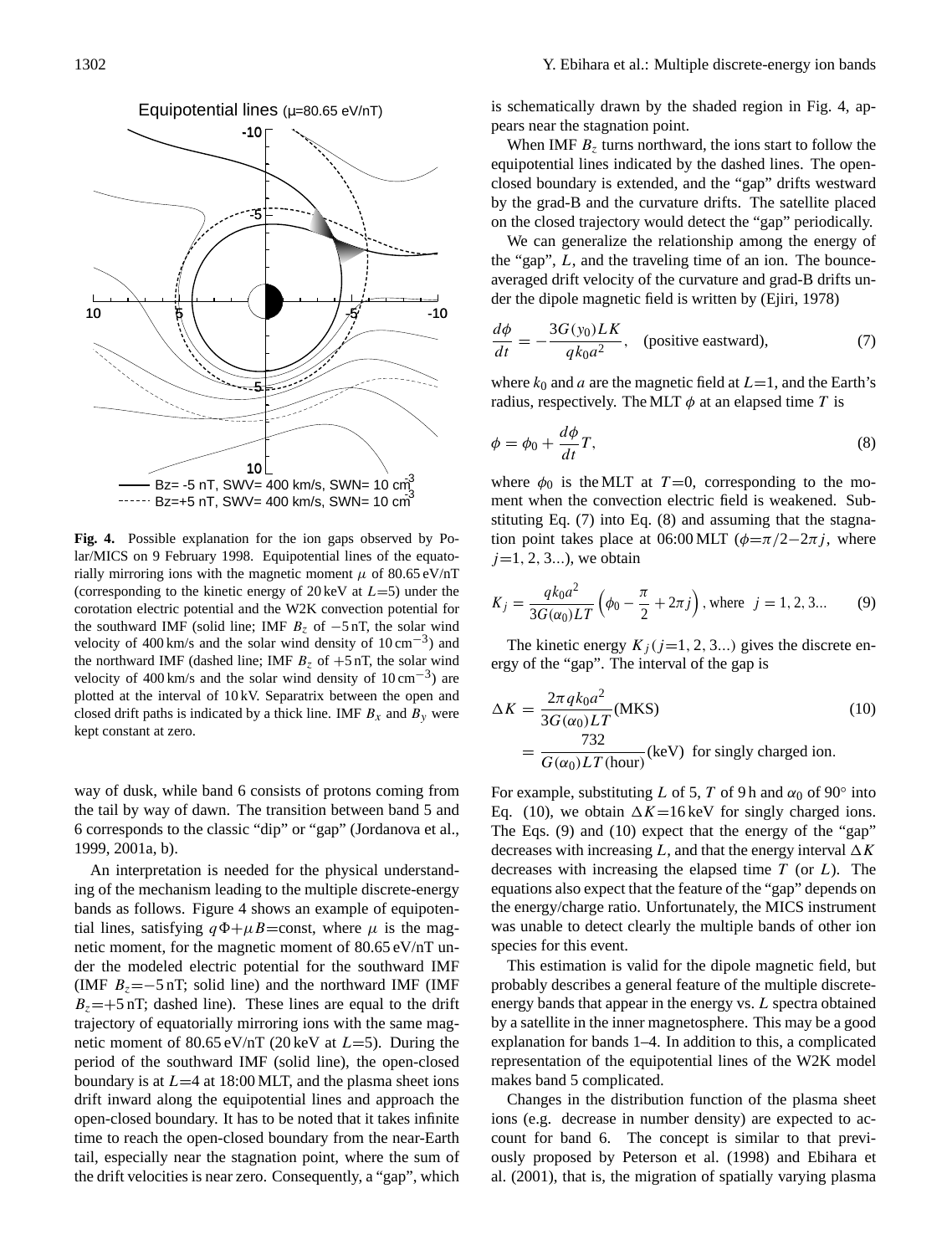sheet ions produces the banded ions in the inner magnetosphere. Our calculation indicates that the migration is possible to produce band 6, but not entirely to produce the remain of the bands. As suggested by Peterson et al. (1998) and Ebihara et al. (2001), we can monitor remotely the history of the plasma sheet ions by investigating some of the dispersed ion structures. Indeed, a 2-h decrease in the plasma sheet density (or corresponding change in the distribution function) was predicted by our simulation scheme.

*Acknowledgements.* We are grateful to B. Kellett for arrangement and technical support for the use of the POLAR/CAMMICE/MICS database. The solar wind and IMF data from the Wind satellite were obtained through CDAWeb, and we are grateful to K. W. Ogilvie and R. P. Lepping for providing the data. The  $D_{st}$  index was provided from the World Data Center for Geomagnetism, Kyoto.

Topical Editor T. Pulkkinen thanks two referees for their help in evaluating this paper.

# **References**

- Angelopoulos, V., Temerin, M., Roth, I., Mozer, F. S., Weimer, D., and Hairston, M. R.: Testing global storm-time electric field models using particle spectra on multiple spacecraft, J. Geophys. Res., 107, 10.1029/2001JA900174, 2002.
- Bosqued, J. M., Sauvaud, J. A., Delcourt, D.: Precipitation of suprathermal ionospheric ions accelerated in the conjugate hemisphere, J. Geophys. Res., 91, 7006, 1986.
- Boyle, C. B., Reiff, P. H., and Hairston, M. R.: Empirical polar cap potentials, J. Geophys. Res., 102, 111, 1997.
- Burke, W. J., Rubin, A. G., Hardy, D. A., and Holeman, E. G.: Banded electron structures in the plasmasphere, J. Geophys. Res., 100, 7759, 1995.
- Buzulukova, N. Y., Galperin, Y. I., Kovrazhkin, R. A., Glazunov, A. L., Vladimirova, G. A., Stenuit, H., Sauvaud, J. A., and Delcourt, D. C.: Two types of ion spectral gaps in the quiet inner magnetosphere: Interball-2 observations and modeling, Ann. Geophys., 20, 349, 2002.
- Chen, M. W., Schulz, M., Lyons, L. R., and Gorney, D. J.: Storm time transport of ring current and radiation belt ions, J. Geophys. Res., 98, 3835, 1993.
- Ebihara, Y., Yamauchi, M., Nilsson, H., Lundin, R., and Ejiri, M.:Wedge-like dispersion of sub-keV ions: Particle simulation and Viking observation, J. Geophys. Res., 106, 29 571, 2001.
- Ejiri, M.: Trajectory traces of charged particles in the magnetosphere, J. Geophys. Res., 83, 4798, 1978.
- Ejiri, M., Hoffman, R. A., and Smith, P. H.: Energetic particle penetration into the inner magnetosphere, J. Geophys. Res., 85, 653, 1980.
- Fennell, J. F., Chen, M. W., Roeder, J. L., Peterson, W. K., Trattner, K. J., Friedel, R., Livi, S., Grande, M., Perry, C., Fritz, T. A., and Sheldon, R.: Multiple discrete-energy ion features in the inner magnetosphere: Polar observations, in: Physics of Space Plasmas, MIT Center for Theoretical Geo/Cosmo Plasma Physics, Cambridge, MA, 15 395, 1998.
- Frahm, R. A., Reiff, P. H., Winningham, J. D. and Burch, J. L.: Banded ion morphology: Main and recovery storm phases, in: Ion Acceleration in the Magnetosphere and Ionosphere, Geophys. Monogr. Ser., vol. 38, edited by Chang, T. S., 98–107, AGU, Washington, D. C., 1986.
- Ganushkina, N. Yu, Pulkkinen, T., Bashkirov, V. F., Baker, D. N., Li, X.: Formation of intense nose structures, Geophys. Res. Lett., 28 491, 2001.
- Grande, M., Perry, C. G., Hall, D. S., Wilken, B., Livi, S., Soraas, F., and Fennell, J. F.: Composition signatures of substorm injections, Proc. of ICS-1, Kiruna, Sweden, 485, 1992.
- Hirahara, M., Mukai, T., Nagai, T., Kaya, N., Hayakawa, H., and Fukunishi, H.: Two types of ion energy dispersions observed in the nightside auroral regions during geomagnetically disturbed periods, J. Geophys. Res., 101, 7749, 1996.
- Hodges Jr., R. R., : Monte Carlo simulation of the terrestrial hydrogen exosphere, J. Geophys. Res., 99, 23 229, 1994.
- Janev, R. K., and Smith, J. J.: Cross sections for collision processes of hydrogen atoms with electrons, protons, and multiply-charged ions in Atomic and Plasma-Material Interaction Data for Fusion, Int. At. Energ. Agency, 4, 78, 1993.
- Jordanova, V. K., Farrugia, C. J., Quinn, J. M., Torbert, R. B., Borovsky, J. E., Sheldon, R. B., and Peterson, W. K.: Simulation of off-equatorial ring current ion spectra measured by Polar for moderate storm at solar minium, J. Geophys. Res., 104, 429, 1999.
- Jordanova, V. K., Farrugia, C. J., Fennell, J. F., Scudder, J. D.: Ground disturbances of the ring current, magnetopause, and tail currents on the day the solar wind almost disappeared, J. Geophys. Res., 106, 25, 529, 2001a.
- Jordanova, V. K., Kistler, L. M., Farrugia, C. J., and Torbert, R. B.: Effects of inner magnetospheric convection on ring current dynamics: March 10–12, 1998, J. Geophys. Res., 106, 29, 705, 2001b.
- Kazama, Y. and Mukai, T.: Multiple energy-dispersed ion signatures in the near-Earth magnetotail: Geotail observation: Geophys. Res. Lett., 30(7), 1384, doi:10.1029/2002GL016637, 2003.
- Kistler, L. M., Ipavich, F. M., Hamilton, D. C., Gloeckler, G., Wilken, B., Kremser, G., and Stüdemann, W.: Energy spectra of the major ion species in the ring current during geomagnetic storms, J. Geophys. Res., 94, 3579, 1989.
- Kistler, L. M., Klecker, B., Jordanova, V. K., Möbius, E., Popecki, M. A., Patel, D., Sauvaud, J. -A., Réme, H., Di Lellis, A. M., Korth, A., McCarthy, M., Cerulli, R., Bavassano Cattaneo, M. B., Eliasson, L., Carlson, C. W., Parks, G. K., Paschmann, G., Baumjohann, W., and Haerendel, G.: Testing electric field models using ring current ion energy spectra from the Equator-S ion composition (ESIC) instrument, Ann. Geophys., 17, 1611, 1999.
- Kovrazhkin, R. A., Sauvaud, J. -A., and Delcourt, D. C.: Interball-Auroral observations of 0.1-12 keV ion gaps in the diffuse auroral zone, Ann. Geophys., 17, 734, 1999.
- Lennartsson, W., Shelley, E. G., Sharp, R. D., Johnson, R. G.: Some initial Isee-1 results on the ring current composition and dynamics during the magnetic storm of 11 December 1977, Geophys. Res. Lett., 6, 483, 1979.
- Lepping, R. P., Acuña, M., Burlaga, L., Farrell, W., Slavin, J., Schatten, K., Mariani, F., Ness, N., Neubauer, F., Whang, Y. C., Byrnes, J., Kennon, R., Panetta, P., Scheifele, J. and Worley, E.: The Wind Magnetic Field Investigation, Space Sci. Rev., 71, 207, 1995.
- Li., X, Baker, D. N., Temerin, M., Reeves, G. D., Belian, R. D.: Simulation of dispersionless injections and drift echoes of energetic electrons associated with substorms, Geophys. Res. Lett., 25, 3763, 1998.
- Li, X., Baker, D. N., Temerin, M., Peterson, W. K., and Fennell, J. F.: Multiple discrete-energy ion features in the inner magne-